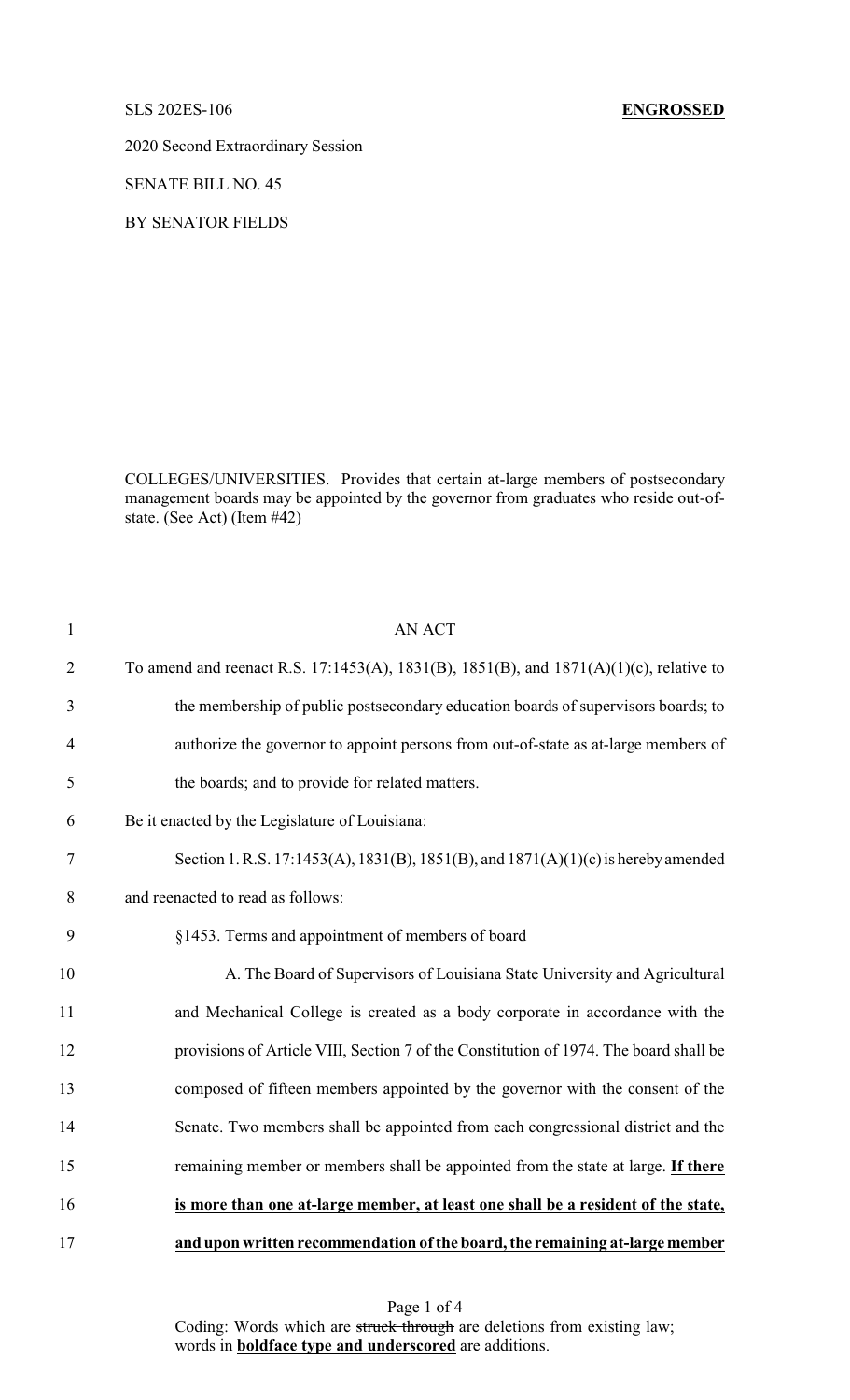| $\mathbf{1}$   | or members may reside out-of-state if the appointee graduated from an                |
|----------------|--------------------------------------------------------------------------------------|
| $\overline{2}$ | institution under the management of the board. Each member shall serve a term        |
| 3              | of six years, which shall expire on June 1 of the sixth year of the term to which he |
| 4              | is appointed, or until his successor is appointed and takes office.                  |
| 5              | *<br>$\ast$<br>∗                                                                     |
| 6              | §1831. Board of Supervisors for the University of Louisiana System; creation;        |
| $\tau$         | membership; terms of office; vacancies                                               |
| 8              | $*$<br>$\ast$<br>∗                                                                   |
| 9              | B. The board shall be composed of fifteen members. Two members from                  |
| 10             | each congressional district shall be appointed by the governor and one or more       |
| 11             | members shall be appointed by the governor from the state at large. If there is more |
| 12             | than one at-large member, at least one shall be a resident of the state, and upon    |
| 13             | written recommendation of the board, the remaining at-large member or                |
| 14             | members may reside out-of-state if the appointee graduated from an institution       |
| 15             | under the management of the board. All such appointments shall be made with the      |
| 16             | consent of the Senate.                                                               |
| 17             | $\ast$<br>∗<br>∗                                                                     |
| 18             | §1851. Board of Supervisors of Southern University and Agricultural and              |
| 19             | Mechanical College; creation; membership; terms of office;                           |
| 20             | vacancies                                                                            |
| 21             | $\ast$<br>$\ast$<br>∗                                                                |
| 22             | B. The board shall be composed of fifteen members to be appointed by the             |
| 23             | governor, two members from each congressional district and the remaining member      |
| 24             | or members from the state at large. If there is more than one at-large member, at    |
| 25             | least one shall be a resident of the state, and upon written recommendation of       |
| 26             | the board, the remaining at-large member or members may reside out-of-state          |
| 27             | if the appointee graduated from an institution under the management of the           |
| 28             | <b>board.</b> All such appointments shall be made with the consent of the Senate.    |
| 29             | $\ast$<br>∗<br>∗                                                                     |

Page 2 of 4 Coding: Words which are struck through are deletions from existing law; words in **boldface type and underscored** are additions.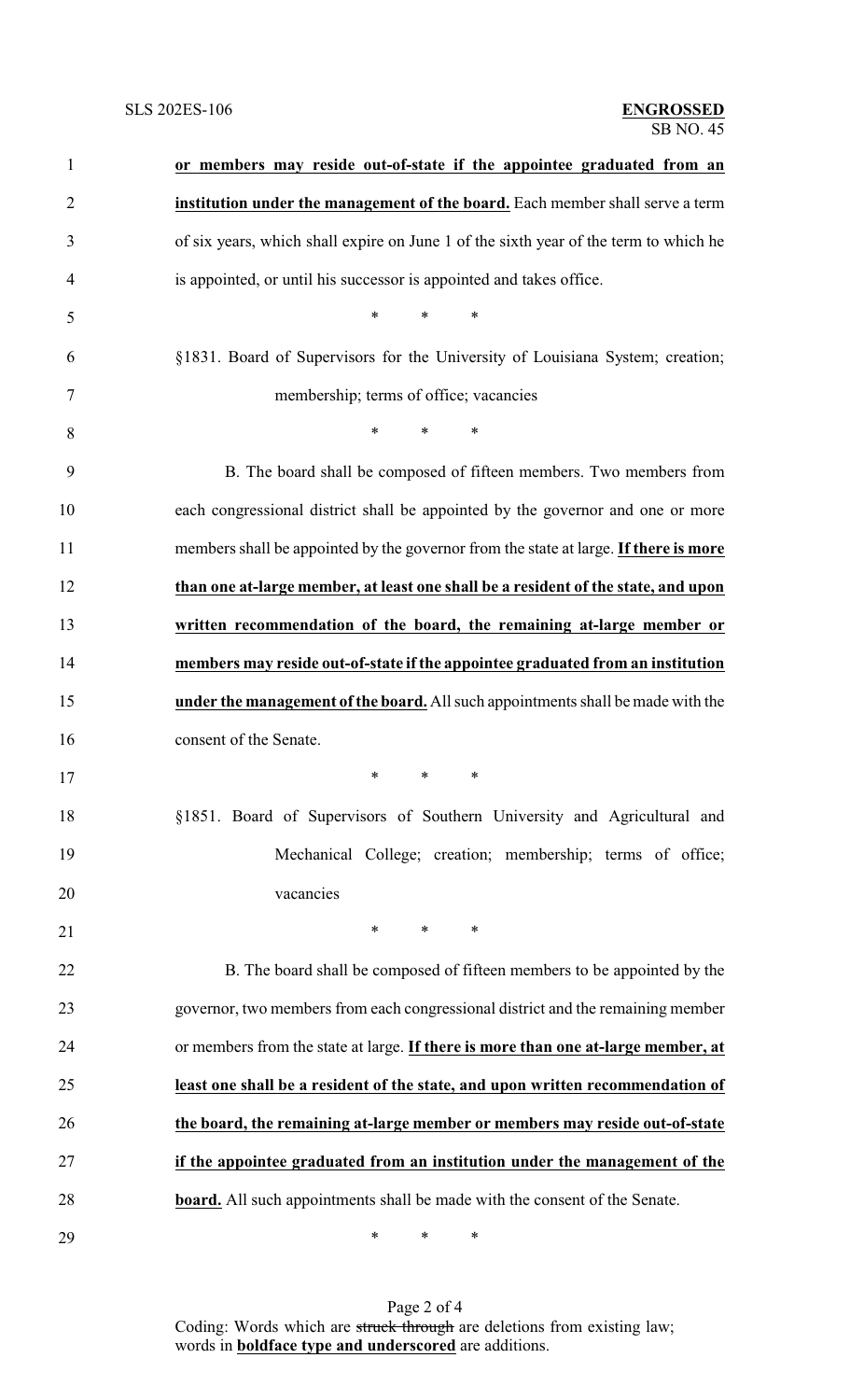| $\mathbf{1}$             | §1871. Board of Supervisors of Community and Technical Colleges; establishment;              |  |  |
|--------------------------|----------------------------------------------------------------------------------------------|--|--|
| $\overline{2}$           | members; qualifications and terms; vacancies; duties                                         |  |  |
| 3                        | $\ast$<br>*<br>$\ast$<br>A(1)                                                                |  |  |
| $\overline{4}$           | (c) Of the members selected and appointed by the governor, there shall be                    |  |  |
| 5                        | two members from each congressional district and the remaining member or                     |  |  |
| 6                        | members from the state at large. If there is more than one at-large member, at               |  |  |
| 7                        | least one shall be a resident of the state, and upon written recommendation of               |  |  |
| 8                        | the board, the remaining at-large member or members may reside out-of-state                  |  |  |
| 9                        | if the appointee graduated from an institution under the management of the                   |  |  |
| 10                       | board.                                                                                       |  |  |
| 11                       | $\ast$<br>$\ast$<br>$\ast$                                                                   |  |  |
| 12                       | Section 2. This Act shall be known as the "Lod Cook Act".                                    |  |  |
| 13                       | Section 3. This Act shall take effect and become operative if and when the proposed          |  |  |
| 14                       | amendment of Article VIII, Sections 6, 7, and 7.1 of the Constitution of Louisiana contained |  |  |
| 15                       | in the Act which originated as Senate Bill No. 44 of this 2020 Second Extraordinary Session  |  |  |
| 16                       | of the Legislature is adopted at the statewide election to be held on December 5, 2020, and  |  |  |
| 17<br>becomes effective. |                                                                                              |  |  |
|                          |                                                                                              |  |  |

The original instrument and the following digest, which constitutes no part of the legislative instrument, were prepared by Cheryl Serrett.

|                 | <b>DIGEST</b>                     |        |
|-----------------|-----------------------------------|--------|
| SB 45 Engrossed | 2020 Second Extraordinary Session | Fields |

Present law and present constitution provide for the membership, terms, and appointments of the four public postsecondary education boards of supervisors. Provides for representation from each congressional district and for members from the state at large.

Proposed constitutional amendment (SB 44) authorizes, if there is more than one at-large member, at least one shall be a resident of the state, and upon recommendation of the board, the remaining at-large member or members may reside out-of-state provided the appointee graduated from an institution under the management of the board, as provided by law.

Proposed law conforms the statutory provisions to the constitutional provisions.

Effective if and when the proposed amendment of Article VIII, Sections 6, 7, and 7.1 of the Constitution of Louisiana contained in the Act which originated as SB44 of the 2020 Second ES is adopted at the statewide election to be held on December 5, 2020, and becomes effective.

(Amends R.S. 17:1453(A), 1831(B), 1851(B), and 1871(A)(1)(c))

Page 3 of 4

Coding: Words which are struck through are deletions from existing law; words in **boldface type and underscored** are additions.